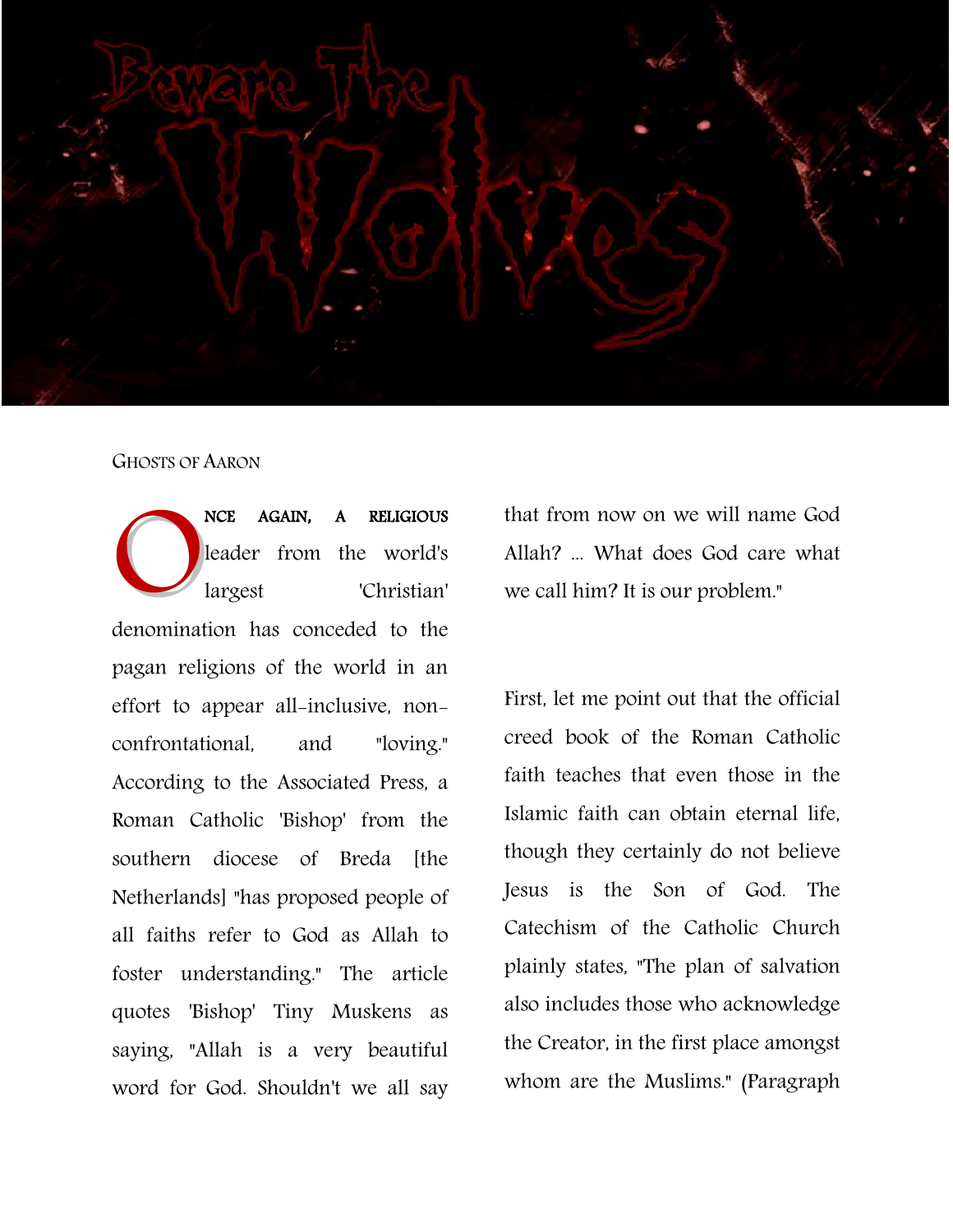841, pp. 242, 243.] According to official Roman Catholic doctrine, those who teach Jesus is a created being, just like Adam [The Qur'an, Sura 3:59], that Jesus did not really die on the cross [Sura 4:156-157], that Jesus is not the Son of God [Sura

4:171; 19:35], and that Jesus was "but a messenger, [like other] messengers [who] have passed on before him" [Sura 5:75] can be saved! Such are the claims of the doctrine of the Roman Catholic Church!

"…to claim that "Allah" is "a very beautiful word for God" and implying God doesn't "care what we call Him" is patently absurd…"

important than Abraham or Moses] can be saved, this is not the teaching of God's word, the Bible. The Bible teaches, "Jesus is the Christ, the Son of God" (John 20:31), and "there is salvation in no one else, for there is no other name under heaven given

> among men by which we must be saved" (Acts 4:12). The one who would deny Jesus is the Son of God is guilty of charging God Himself with lying, for this is His testimony (I John 5:10). Since God's word tells us He does not lie (Titus 1:2; Hebrews 6:18), then

While the official teachings of the Roman Catholic Church, found within their Catechism, claim that those who deny Jesus is the Son of God, who deny He died on the cross, and who say He was nothing more than a messenger [no better or more the only logical conclusion we may draw is that Islam is a false religion and that Roman Catholicism is promoting gross error by preaching such doctrines as we have just considered.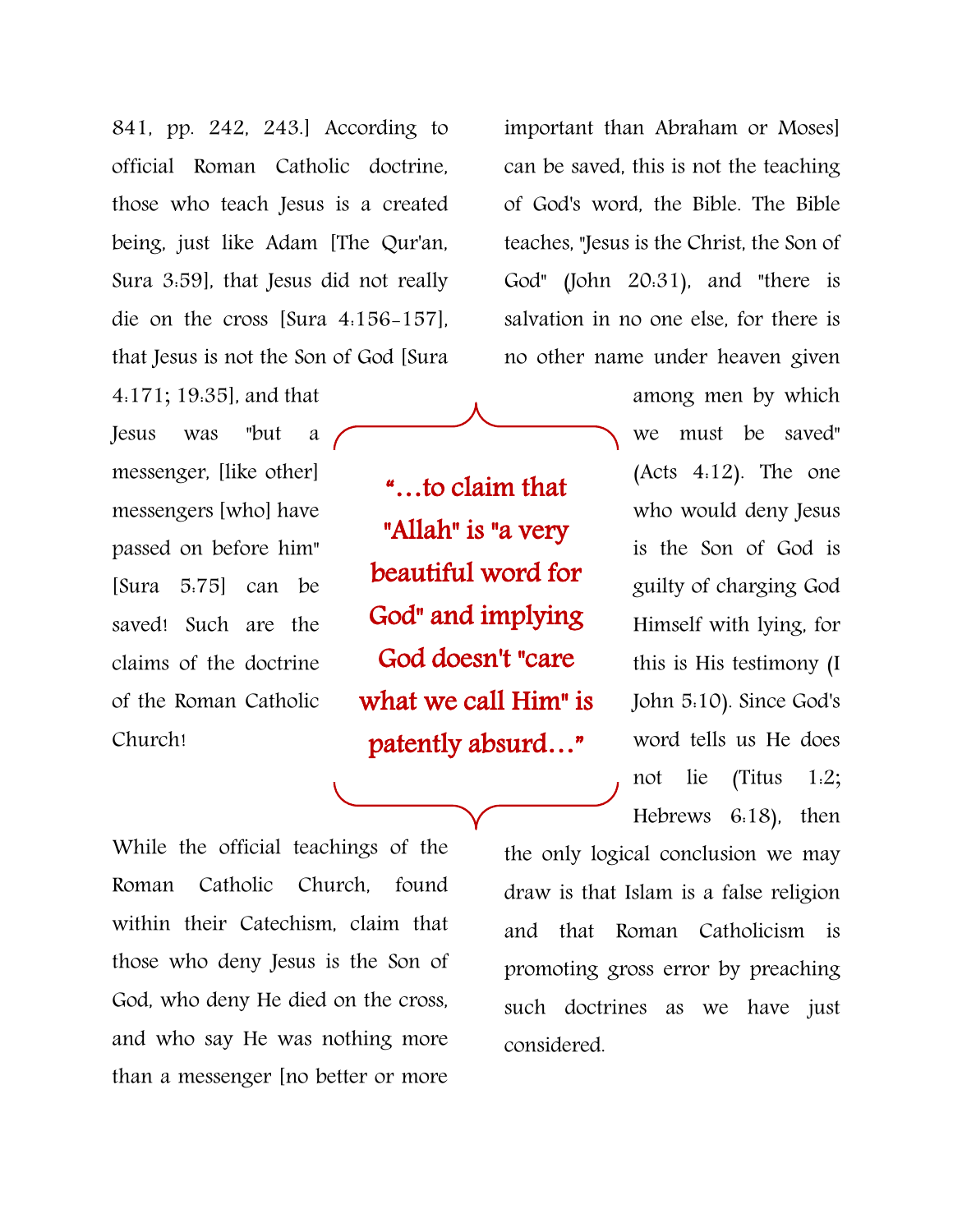Second, to claim that "Allah" is "a very beautiful word for God" and implying God doesn't "care what we call Him" is patently absurd - and blasphemous! The name "Allah" was not originally a name for the one, true God at all, but a pagan name for any "god" of one's own tribe or nation. Since Mohammed was of the Quraysh tribe, who worshipped the moon god, it would follow that their god would be named "Allah" and this has been proven by historical record. In fact, Mohammed's father was named Abd-Allah [servant of Allah] and his uncle was Obied-Allah; they were dedicated servants of the moon god, and many symbols of the moon [particularly the crescent] were to be found in and around their dwellings. [The crescent moon is the obvious symbol of Islam even today.] The very fact Mohammed's older relatives bore names that included "Allah" should indicate the name pre-existed the religion of Islam, but it was never

applied to the one, true and living God!

For this Dutch priest to declare God doesn't care what He is called demonstrates a willing ignorance of history and, sadly, of even the Bible! When Aaron took the gold from the people and melted it down and formed the golden calf as an idol for the Israelites while near Sinai, he stood back and declared, "This is your god, O Israel, that brought you out of the land of Egypt!" (Exodus 32:2-4). Was God pleased with that? Would He have been happy if the Israelites had taken the name of the Philistine god, Dagon (Judges 16:23) - literally translated: "fish god" - and applied it to Him? What about Baal or Ashtoreth (Judges 10:6) or Zeus or Odin? How about just calling Him Darth Vader? If not, why not? You see, God would not be happy with just any name, for He demanded that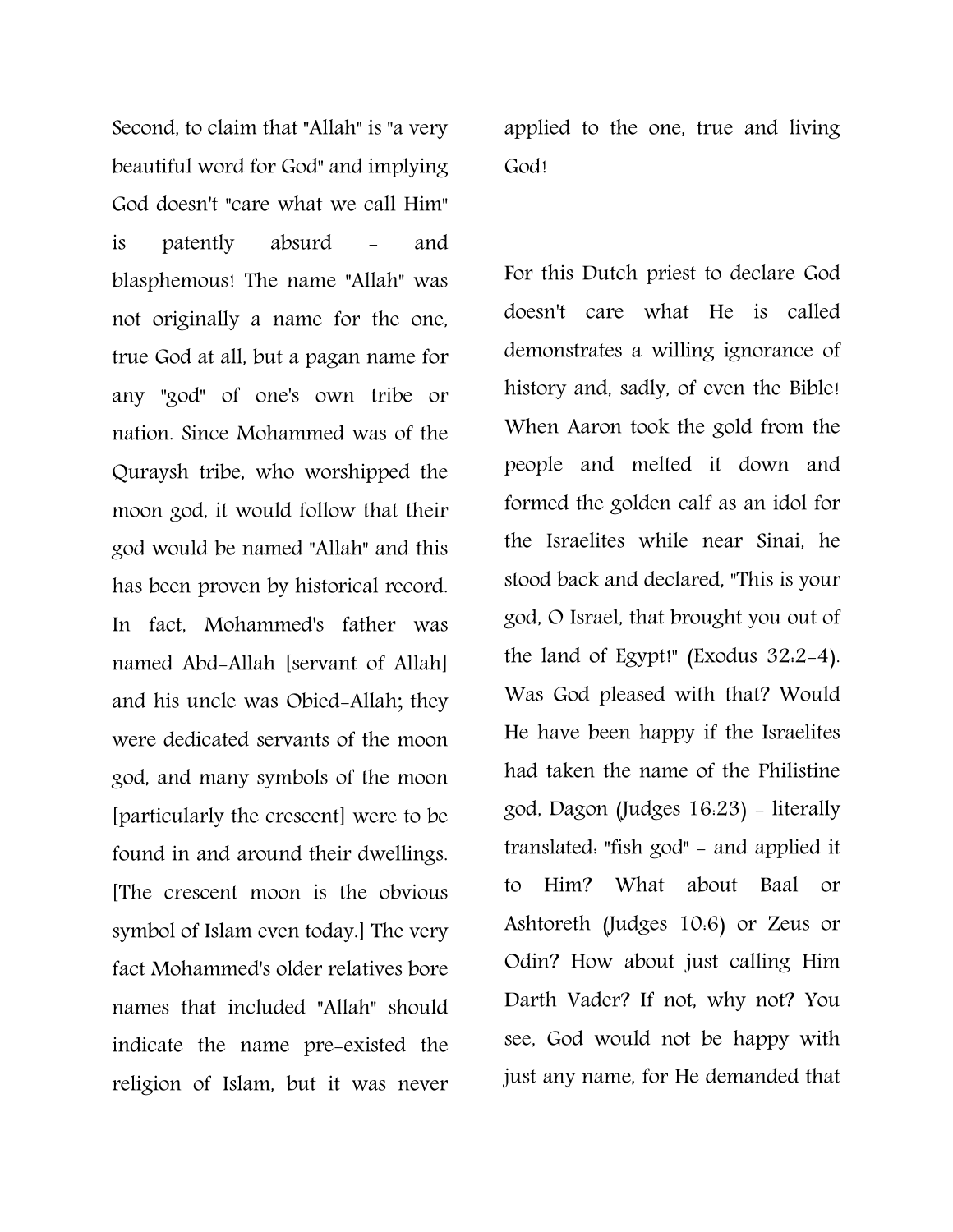even the names of these false gods should be destroyed (Deuteronomy 12:3), and that His people should not even mention their names (Joshua 23:7)! God said, "I am the Lord; that is my name; my glory I give to no other" (Isaiah 42:8). To suggest God would be "happy" with the name of a

pagan god is despicable and a shame, especially since it comes from the mind of one who claims to be a disciple of Jesus Christ!

"I say 'supposed' because no true believer in Jesus Christ would make such uninformed and profane statements."

This latest declaration by a Roman Catholic

priest is but another of the confusing and blasphemous statements coming from the mouths of men and women who have leading roles in supposed 'Christian' religious groups. [I say 'supposed' because no true believer in Jesus Christ would make such

uninformed and profane statements.] Not long ago, an Episcopal priest declared she was "both Muslim and Christian. 100% both." Sadly, her 'bishop' was quoted as saying "the interfaith possibilities are exciting." Meanwhile, she claims this was by invitation of God Himself and

> ignorantly says she is now "praying to the same God."

While this may be exciting to some men and while some may think this is pleasing to God, please understand this is not

acceptable to God! If anything, this is reminiscent of the idolatrous Israelites who would sacrifice their children to the pagan gods in the morning and then come to worship God in the afternoon (Ezekiel 23:38,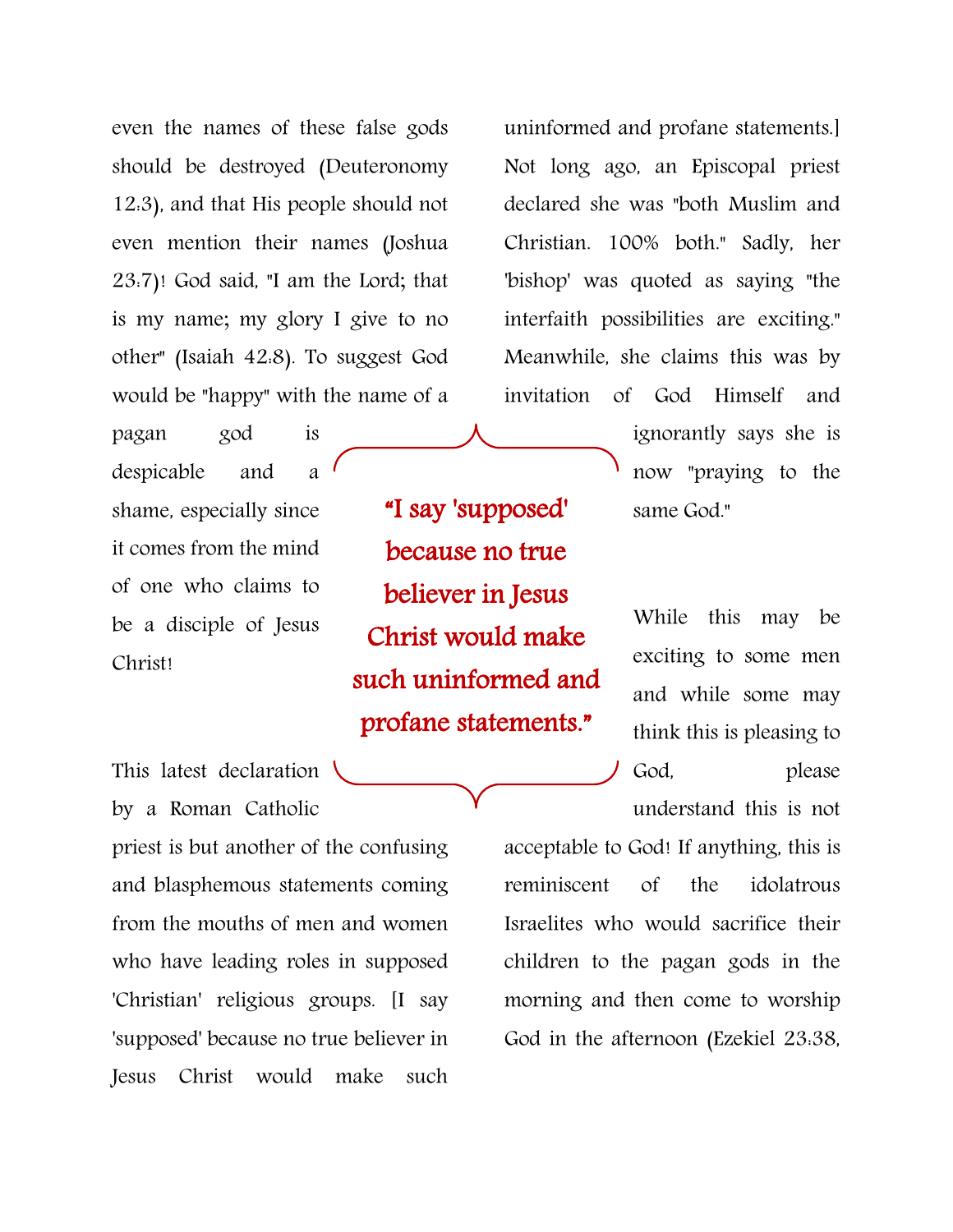39) - and God was clearly not pleased.

What we are witnessing is a further apostasy from the truth of God's word [the Bible, not the Qur'an] for the sole purpose of appearing to be more intellectual [to the world], more inclusive [to those of other faiths], non-confrontational [to those who think the gospel is al about peace and devoid of conflict], and more "loving" [to those who know Christ]. What is most disturbing about these latest blasphemous acts and statements is that it is obvious they are cowing to the perceived threat of Islam and its adherents, some of whom would just as soon cut your head off as listen to sound, reasonable discussion about the false tenets of their faith. I have yet to hear any mainline denominational leaders argue for calling God "Zeus" or "Brahman" or some other more obscure god's name; this is being done to make the more contentious [violent] adherents of Islam think they are near to the point of conceding altogether. Friends and brethren, that is what they are seeing!

More than ever, we must be willing to stand firm on the gospel of Jesus Christ and all the necessary conclusions that come with it. We should not be afraid to boldly say that salvation is through Christ and Christ alone, for that is truth (cf. Acts 4:12); we should not be afraid to declare that those who do not obey will suffer eternal punishment, for that is truth (II Thessalonians 1:8-10); we should not be afraid to declare there is only one true church that Christ built, for that is truth (Matthew 16:18; Ephesians. 4:4); and we should not be ashamed to call these other religions "false" because that is also truth (John 14:6).